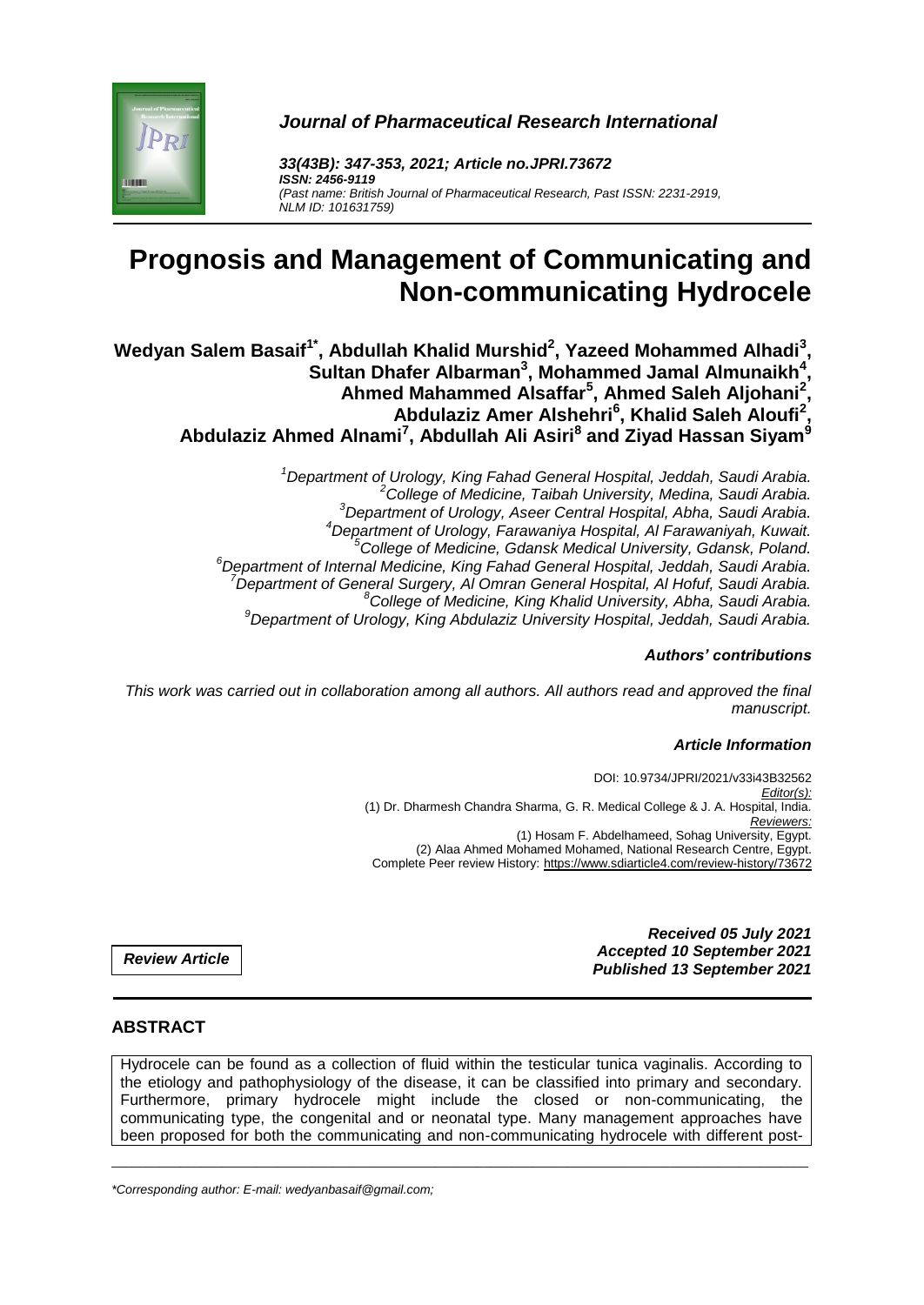operative and prognostic outcomes. In this literature review, we have discussed the current management approaches and prognosis of communicating and non-community hydrocele. Adequate diagnosis of the condition is the first step to achieve favorable management outcomes. Although the reported management outcomes are reported to be effective in the literature, the surgical approaches seem to be superior. However, many side effects might be associated with these operations. Estimates show that following varicocelectomy procedures, ipselateral (left) hemiscrotal varicocele is the most common condition to occur, which might even develop following the procedure by several months and years (in some cases). Further investigations are still needed because the current evidence is largely based on case reports and small case series investigations. Therefore, larger studies are needed to help draw effective management protocols and enhance the outcomes and prognosis.

*Keywords: Hydrocele; communicating; non-communicating; management; prognosis.*

#### **1. INTRODUCTION**

Hydrocele can be found as a collection of fluid within the testicular tunica vaginalis. According to the etiology and pathophysiology of the disease, it can be classified into primary and secondary. Primary hydrocele might include the closed or non-communicating and the communicating types (Fig. 1), in addition to the congenital and or neonatal type [1,2]. On the other hand, congenital hydrocele usually develops secondary to other diseases. For instance, following surgical manipulation within the inguinal region (varicocelectomy), following inflammatory diseases (as epididymitis) intrascrotal tumors or trauma, systemic hyponatremia, and testicular torsion. Besides, it has also been demonstrated that parasitic infections are common causes of hydrocele within third-world countries [3].

Closed or non-communicating hydrocele usually manifests within the prepubertal age, however, the exact mechanism for such manifestations is not adequately understood. However, it has been suggested that the communication between the peritoneal cavity and the processus vaginalis

remains without symptoms until later. However, surgical findings do not support this suggestion because it has been observed that the processus vaginalis is not usually patent in this condition. A previous investigation by Koutsoumis et al. [4] biochemically analyzed the fluid from the closed hydrocele of 13 included patients and indicated that the fluid was mostly serous. Accordingly, it has been suggested that the main pathophysiology of the non-communicating hydrocele is attributable to the excessive production of fluid from the epithelial cells underlying the tunica vaginalis with no adequate reabsorption. Accordingly, the etiology is either attributable to the increased production or decreased absorption of this fluid leading to the development of a closed hydrocele [4,5]. Many management approaches have been proposed for both the communicating and noncommunicating hydrocele, with different postoperative and prognostic outcomes. In this study, we aim to conduct a literature review aims to provide a proper discussion about the management and prognosis of communicating and non-communicating hydrocele.



**Fig. 1. A diagram showing the difference between the normal condition, communicating, and non-communicating hydrocele**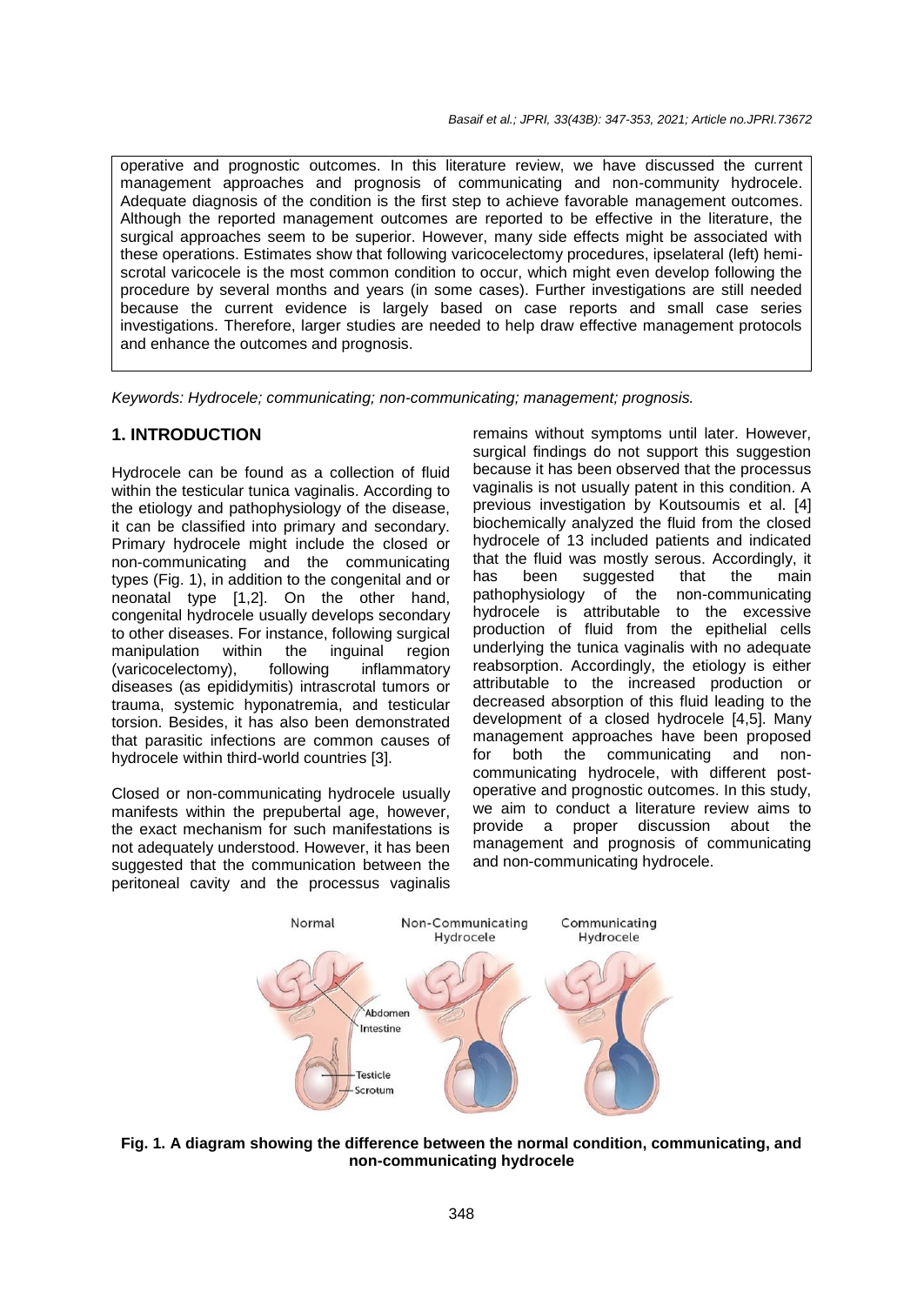## **2. METHODS**

This literature review is based on an extensive literature search in Medline, Cochrane, and EMBASE databases which was performed on  $7<sup>th</sup>$ August 2021 using the medical subject headings (MeSH) or a combination of all possible related terms [6,7]. This was followed by the manual search for papers in Google Scholar while the reference lists of the initially included papers [8,9]. Papers discussing the management and prognosis of communicating and noncommunicating hydrocele were screened for relevant information, with no limitation on date, language, age of participants, or publication type.

## **3. LITERATURE REVIEW**

Adequate management of hydrocele can be achieved by proper examination to decide the most appropriate plan. It has been demonstrated that communicating hydrocele are of variable sizes, and are usually small. However, they might grow in size each day when the patient is in an upright position. The physical examination of these patients will show the presence of a tense, smooth scrotal mass with easy transillumination. Accordingly, this physical examination can significantly help physicians to achieve successful differential diagnosis from a tumor mass, which is usually solid, and herniation. Indirect inguinal hernia and communicating hydrocele can be accompanied in one patient [10], which is a major indicating for assessment and palpation of the whole testicular surface [11]. Ultrasound examination can also indicate the physical examination and add to its diagnosis value. It is remarkably helpful in cases when full trans-illumination cannot be fully observed or in cases when the size of the hydrocele intervenes with the thorough examination of the scrotal surface, to exclude the presence of scrotal tumors [12-15]. Moreover, although most cases with communicating hydrocele are asymptomatic, some patients might develop symptoms, and in such cases, imaging should be conducted for these patients to assess the presence of a potential underlying etiology [12,16]. In such cases, ultrasound findings might indicate the presence of an accompanying inguinal herniation [17,18]. Evidence in the literature shows that in 75% of the cases, the spontaneous resolution of the non-communicating hydrocele occurs in small infants by 2 years of age, while in older children (that are older than 1 year old), it has been observed that it resolves within 6 months

following the initial presentation [19]. In this context, it was also previously demonstrated that treatment approaches are not also required in the adult population as long as the course of the disease is symptomatic and the testicular functions are normal. On the other hand, communicating hydrocele has been reported to require management approaches, in addition to symptomatic non-communicating cases. Inguinal surgical resection, sclerotherapy, and aspiration are all management approaches that have been validated for the management of noncommunicating hydroceles [20]. Welldocumentation of the various management approaches, like sclerotherapy, aspiration, phenol, polidocanol, and ethanolamine oleate have been evidenced in the literature. A success rate of 58-98% has been reported for these management approaches with no adverse events or complications [21]. On the other hand, some investigations have reported that in 50% of the cases that underwent aspiration and sclerotherapy, side events and complications were observed [22-26]. In another context, a clinical trial indicated that surgical resection was more effective than aspiration and sclerotherapy. Nevertheless, it was associated with higher costs and more frequent rates of complications [27]. The surgical management of communicating hydrocele is similar to that of the indirect inguinal hernia, where correction and resections are used, and therefore, this can lead to a miscommunication with the peritoneal cavity [28]. Using catheter drainage with thrombolytic therapy and alcohol ablation has also been effectively reported in the literature for the management of complex recurring cases [29].

Furthermore, the surgical management of communicating hydrocele is to induce a significant ligation of the processus vaginalis at a level that corresponds to the internal inguinal orifice and to create a fenestration within the homolateral tunica vaginalis. It has also been demonstrated that the bottle procedure, or inducting of tunica vaginalis reversion, is not usually required in such cases [30,31]. In cases of hydrocele under pressure, reversion of the tunica might be indicated. Besides, the procedure can also be indicated in cases when the tunica is fibrosed or thickened with markers of inflammation, which can be significantly present in such cases [30,31]. It should be noted that in cases of abdominopelvic hydrocele, tense neonatal hydrocele, and closed-type hydrocele, the surgery can be done by approaching the scrotum in a trans-scrotal approach. Studies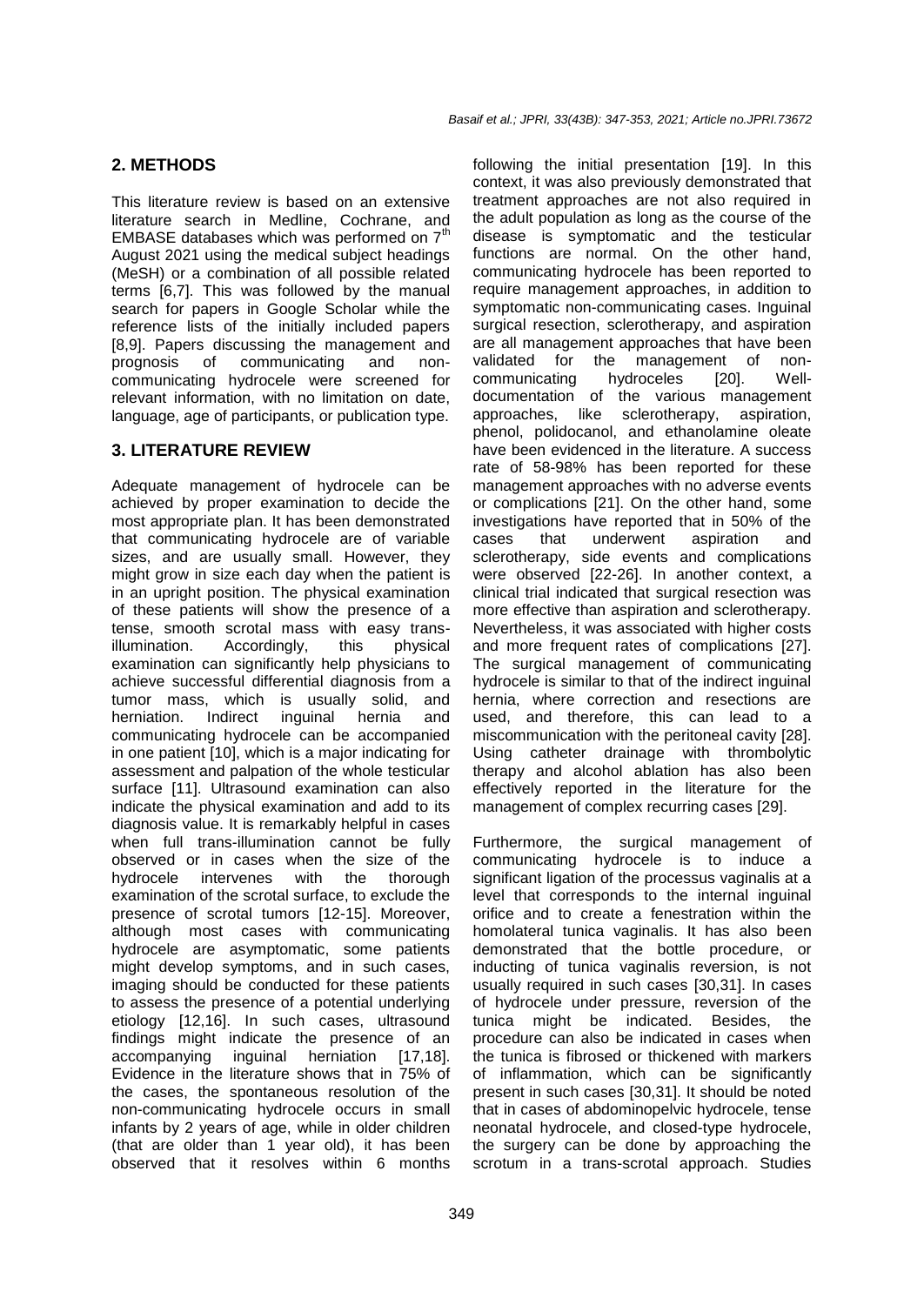have also recommended that tunica albuginea should be reversed, regardless of whether tunica vaginalis is excised or not, together with suturing of both tunicae within the posterior testicular surface with no induction of compression to the spermatic cord by the lord approaches [3-5,32]. This has been reported with many benefits that include obtaining favorable aesthetic outcomes, with no complications or adverse events regarding the ilioinguinal nerve, and with a significant reduction in the operation time [3-5, 32]. Hydrocele recurrence has been reported among studies in the literature, and it usually affects hydrocele that occurs within the homolateral inguinal region or following the management of an inguinal hernia. The duration for recurrence to occur has been estimated to be several months following the operation. In a previous investigation by Morecroft et al. [33], the authors reported that a total of 556 cases of males inguinal hernia or hydrocele were managed, and among these, only 8 cases (1.4%) have developed recurrence of hydrocele following the management approaches. In another investigation by Ein et al. [34], the authors also reported that they successfully managed a total of 5343 cases that suffered from inguinal hernia or hydrocele and reported that only 2 cases (0.038%) developed recurrent hydrocele following the surgical management. The estimated recurrence rates of hydrocele were higher in another investigation by Davies et al. [35], which estimated a rate of 11% in male patients that underwent surgeries for inguinal hernia (> 3 kg), or hydrocele. However, another investigation by Moss et al. [36] reported that only 2 cases (0.6%) among their 328 operated neonates developed postoperative recurrent hydrocele. This indicates that recurrence is a potential complication although it might not be common. However, it should be noted that no guidelines are currently announced for the management and intervention against such complications [37,38]. On the other hand, it has been recommended that patients should at least be evaluated and regularly checked up for at least postoperative six months. The management step might include a trans-scrotal paracentesis to adequately absorb the excess fluids using needle aspiration under local anesthesia. This approach should be considered when the patient is uncomfortable or the operation is painful, with the rapid accumulation of the aspirated fluid, or in cases of persistence of the case following the surgical management. However, this approach is contraindicated in cases of communicating hydroceles or in cases that suffer from

homolateral inguinal hernia. In cases when fluid aspiration does not significantly lead to a reduction in the accumulated fluids (the procedure can be repeated up to five times), surgical re-interventions can be performed to achieve better outcomes. Surgical management of such cases can then be performed via inguinal or scrotal incisions. It has been reported that the inguinal approach is more recommended than the scrotal one, according to many pediatric surgeons, because by this method, they can furtherly explore this region and adequately manage any underlying communicating hydrocele or associated inguinal hernias. Besides, recommending the inguinal approach increases if the patients were managed for the first time by the trans-scrotal approach, which increases the chances that there might be an underlying inguinal pathology, and therefore, the inguinal approach is recommended in these situations.

The postoperative outcomes are reported to be variable across the different studies based on the patients' characteristics and the type of management approach that has been done to these patients. Estimates show that following varicocelectomy procedures, ipselateral (left) hemi-scrotal varicocele is the commonest condition to occur. It has also been reported that the condition usually develops within 2-22 months following the surgical approach. Other estimates also indicate that some patients were observed to develop these conditions within 6 years following the surgery [39,40]. The development of such complications might be attributed to the fact that some of the surgical post-follow-up periods might be short, and therefore, late complications might occur and can be easily missed. Besides, such cases are not considered a relapse from the first case because they were not present before the surgery. Estimates show that among patients that underwent varicocelectomy, around 1-40% of them will develop this condition [33,41]. A significant blockage or destruction of the lymphatic vasculature might be the main cause for developing these conditions because these structures are parallel to the internal spermatic vessels. Improvement and reversal of hydrocele have been reported to occur in 14-60% of the cases, which is attributed to either re-growing of the previously blocked lymphatic vessels or developing collateral lymphatic circulations [39, 40]. Persistence of the postoperative hydrocele for more than one year following varicocelectomy, the surgical intervention, and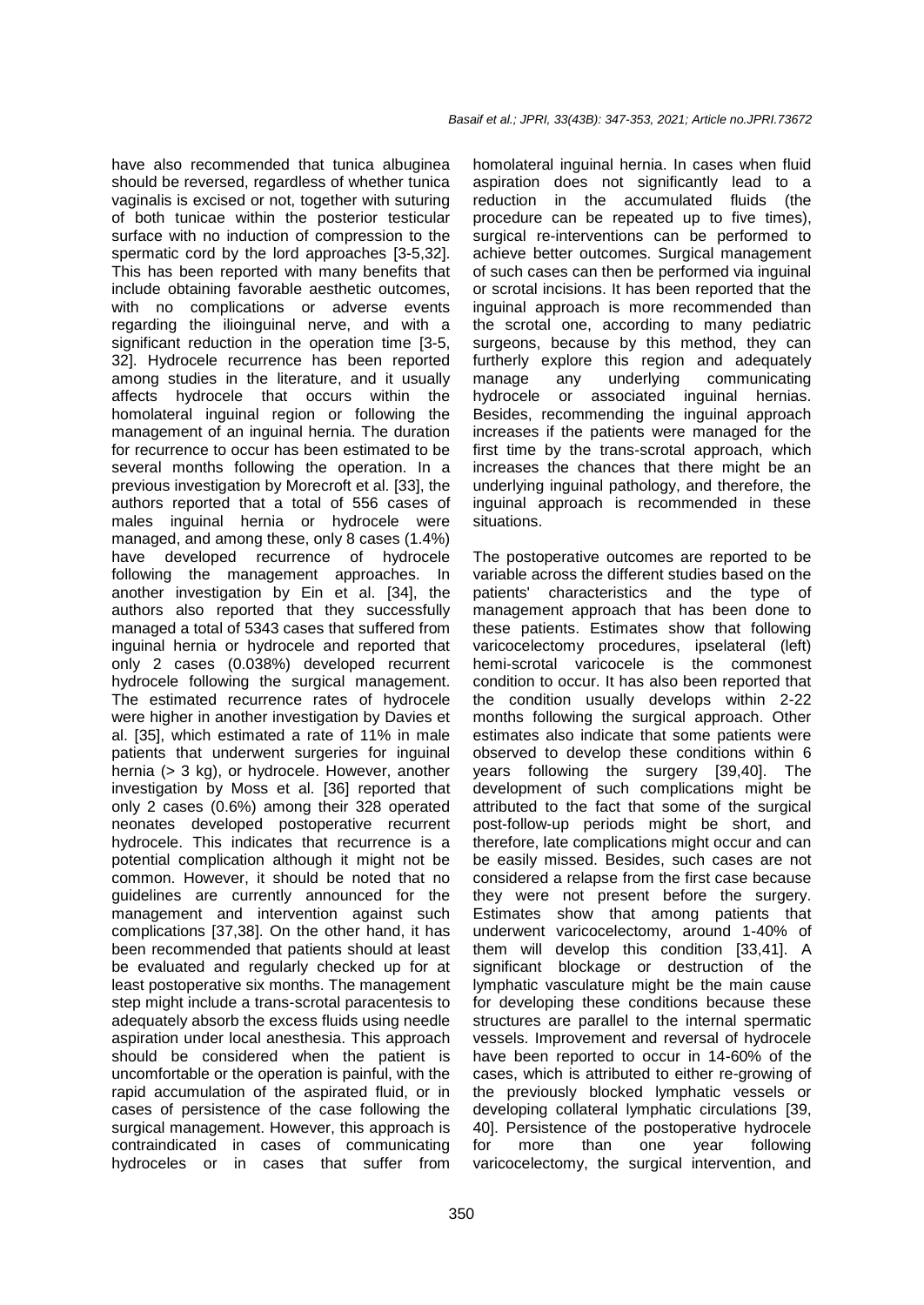*Basaif et al.; JPRI, 33(43B): 347-353, 2021; Article no.JPRI.73672*

management of these cases is important in these situations. The initial management procedure that is usually recommended is an aseptic aspiration of the hydrocele. The scrotal approach for hydrocelectomy should then be considered in cases when persistence or relapse occurs. Evidence shows that relapses in such cases are even more frequent than the rate of relapses that have been previously documented with other cases. This has been indicated in a case series of 6 patients by Esposito et al. [41] that underwent varicocelectomy, of whom 2 patients finally developed postoperative hydrocele with post-management relapses. In a previous review by Cimador et al. [42], the authors have classified the management approaches of adolescent hydrocele based on the underlying etiology. However, the authors concluded that the current evidence was not sufficient to draw proper conclusions about the best management modalities because most of the included studies were only case reports and small case series studies. Accordingly, further investigations must be encouraged with larger populations for further validation of the best management modality.

## **4. CONCLUSION**

Adequate diagnosis of the condition is the first step to achieve favorable management outcomes. Although the reported management outcomes are reported to be effective in the literature, the surgical approaches seem to be superior, however, many side effects might be associated with these operations. Furthermore, estimates show that following varicocelectomy procedures, ipselateral (left) hemi-scrotal varicocele is the commonest condition to occur, which might even develop following the procedure by several months and years (in some cases). Further investigations are still needed because the current evidence is largely based on case reports and small case series investigations, and therefore, larger studies are needed to help draw effective management protocols and enhance the outcomes and prognosis.

# **CONSENT**

It is not applicable.

# **ETHICAL APPROVAL**

It is not applicable.

## **COMPETING INTERESTS**

Authors have declared that no competing interests exist.

## **REFERENCES**

- 1. Gadelkareem RA. Abdominoscrotal hydrocele: A systematic review and proposed clinical grading. African Journal of Urology. 2018;24(2):83-92.
- 2. Ahmad T, Ullah S, Ullah N, Nabi G. A Mini Review on Hydrocele: The Most Common Scrotal Problem. Social and Basic Sciences Research Review. 2014;2: 571-5.
- 3. DeVries CR. The role of the urologist in the treatment and elimination of lymphatic filariasis worldwide. BJU International. 2002;89 Suppl 1:37-43.
- 4. Koutsoumis G, Patoulias I, Kaselas C. Primary new-onset hydroceles presenting in late childhood and pre-adolescent patients resemble the adult type hydrocele pathology. Journal of Pediatric Surgery. 2014;49(11):1656-8.
- 5. Wilson JM, Aaronson DS, Schrader R, Baskin LS. Hydrocele in the pediatric patient: inguinal or scrotal approach? The Journal of urology. 2008;180(4 Suppl): 1724-7; Discussion 7-8.
- 6. Ghozy S, Tran L, Naveed S, Quynh TTH, Helmy Zayan A, Waqas A, et al. Association of breastfeeding status with risk of autism spectrum disorder: A systematic review, dose-response analysis and meta-analysis. Asian J Psychiatr. 2020;48:101916.
- 7. Mahmoud AR, Dahy A, Dibas M, Abbas AS, Ghozy S, El-Qushayri AE. Association between sarcoidosis and cardiovascular comorbidity: A systematic review and meta-analysis. Heart Lung. 2020;49(5): 512-7.
- 8. Ghozy S, Nam NH, Radwan I, Karimzadeh S, Tieu TM, Hashan MR, et al. Therapeutic efficacy of hepatitis B virus vaccine in treatment of chronic HBV infections: A systematic review and meta-analysis. Rev Med Virol. 2020;30(3):e2089.
- 9. Hashan MR, Ghozy S, El-Qushayri AE, Pial RH, Hossain MA, Al Kibria GM. Association of dengue disease severity and blood group: A systematic review and meta-analysis. Rev Med Virol. 2021;31(1): 1-9.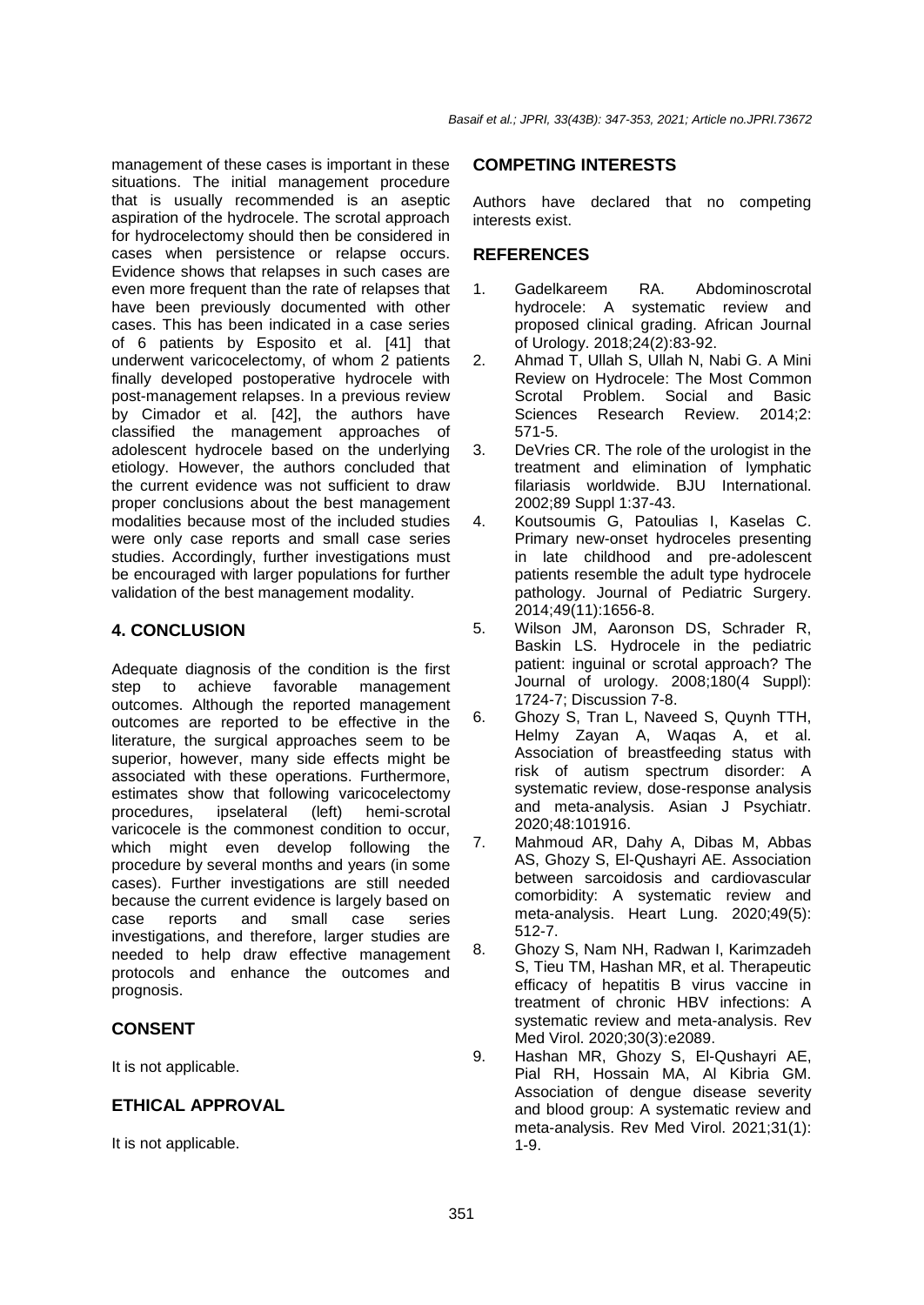- 10. Chiang HC, Chen PH, Chen YL, Yan MY, Chen CC, Lin J, et al. Inguinal hernia repair outcomes that utilized the modified Kugel patch without the optional onlay patch: a case series of 163 consecutive patients. Hernia: The Journal of Hernias and Abdominal Wall Surgery. 2015;19(3): 437-42.
- 11. Wampler SM, Llanes M. Common scrotal and testicular problems. Primary Care. 2010;37(3):613-26, x.
- 12. Rebik K, Wagner JM, Middleton W. Scrotal Ultrasound. Radiologic Clinics of North America. 2019;57(3):635-48.
- 13. Schwarze V, Marschner C, Rübenthaler J, Negrão de Figueiredo G, Clevert DA. Overview of ultrasound applications for assessing scrotal disorders. Journal of Ultrasound in Medicine: Official Journal of the American Institute of Ultrasound in Medicine. 2020;39(6):1047-56.
- 14. Schul MW, Keating MA. The acute pediatric scrotum. The Journal of Emergency Medicine. 1993;11(5):565-77.
- 15. Sakellaris GS, Charissis GC. Acute epididymitis in Greek children: a 3-year retrospective study. European Journal of Pediatrics. 2008;167(7):765-9.
- 16. Nour S, MacKinnon AE. Acute scrotal swelling in children. Journal of the Royal College of Surgeons of Edinburgh. 1991; 36(6):392-4.
- 17. Liaqat N, Latif T, Khan FA, Iqbal A, Nayyar SI, Dar SH. Enteric duplication in children: A case series. African Journal of Paediatric Surgery: AJPS. 2014;11(3):211-4.
- 18. Lewis AG, Bukowski TP, Jarvis PD, Wacksman J, Sheldon CA. Evaluation of acute scrotum in the emergency department. Journal of Pediatric Surgery. 1995;30(2):277-81; Discussion 81-2.
- 19. Christensen T, Cartwright PC, Devries C, Snow BW. New onset of hydroceles in boys over 1 year of age. International Journal of Urology: Official Journal of the Japanese Urological Association. 2006; 13(11):1425-7.
- 20. Tammela TL, Hellström PA, Mattila SI, Ottelin PJ, Malinen LJ, Mäkäräinen HP. Ethanolamine oleate sclerotherapy for hydroceles and spermatoceles: a survey of 158 patients with ultrasound followup. The Journal of Urology. 1992;147(6): 1551-3.
- 21. Daehlin L, Tønder B, Kapstad L. Comparison of polidocanol and tetracycline in the sclerotherapy of testicular hydrocele

and epididymal cyst. British Journal of Urology. 1997;80(3):468-71.

- 22. Levine LA, DeWolf WC. Aspiration and tetracycline sclerotherapy of hydroceles. The Journal of Urology. 1988;139(5):959- 60.
- 23. Rencken RK, Bornman MS, Reif S, Olivier I. Sclerotherapy for hydroceles. The Journal of Urology. 1990;143(5):940-3.
- 24. Miskowiak J, Christensen AB. Treatment of hydrocele testis by injection of tetracycline. European Urology. 1988;14(6):440-1.
- 25. Agrawal MS, Yadav H, Upadhyay A, Jaiman R, Singhal J, Singh AK. Sclerotherapy for hydrocele revisited: a prospective randomised study. The Indian Journal of Surgery. 2009;71(1):23-8.
- 26. Shan CJ, Lucon AM, Pagani R, Srougi M. Sclerotherapy of hydroceles and spermatoceles with alcohol: results and effects on the semen analysis. International Braz Jurol: Official Journal of the Brazilian Society of Urology. 2011; 37(3):307-12; Discussion 12-33.
- 27. Beiko DT, Kim D, Morales A. Aspiration and sclerotherapy versus hydrocelectomy for treatment of hydroceles. Urology. 2003; 61(4):708-12.
- 28. Cavusoglu YH, Karaman A, Karaman I, Erdogan D, Aslan MK, Varlikli O, et al. Acute scrotum -- etiology and management. Indian Journal of Pediatrics. 2005;72(3):201-3.
- 29. Metcalfe MJ, Spouge RJ, Spouge DJ, Hoag CC. The use of TPA in combination with alcohol in the treatment of the recurrent complex hydrocele. Canadian Urological Association journal = Journal de l'Association des Urologues du Canada. 2014;8(5-6):E445-8.
- 30. Snyder CL. chapter 51 Inguinal hernias and hydroceles. In: Holcomb GW, Murphy JP, Ostlie DJ, editors. Ashcraft's Pediatric Surgery (Fifth Edition). Philadelphia: W.B. Saunders. 2010;669-75.
- 31. Andrews EW. XI. The "Bottle Operation" Method for the Radical Cure of Hydrocele. Annals of Surgery. 1907;46(6):915-8.
- 32. Belman AB. Abdominoscrotal hydrocele in infancy: a review and presentation of the scrotal approach for correction. The Journal of Urology. 2001;165(1):225-7.
- 33. Morecroft JA, Stringer MD, Higgins M, Holmes SJ, Capps SN. Follow-up after inguinal herniotomy or surgery for hydrocele in boys. The British Journal of Surgery. 1993;80(12):1613-4.